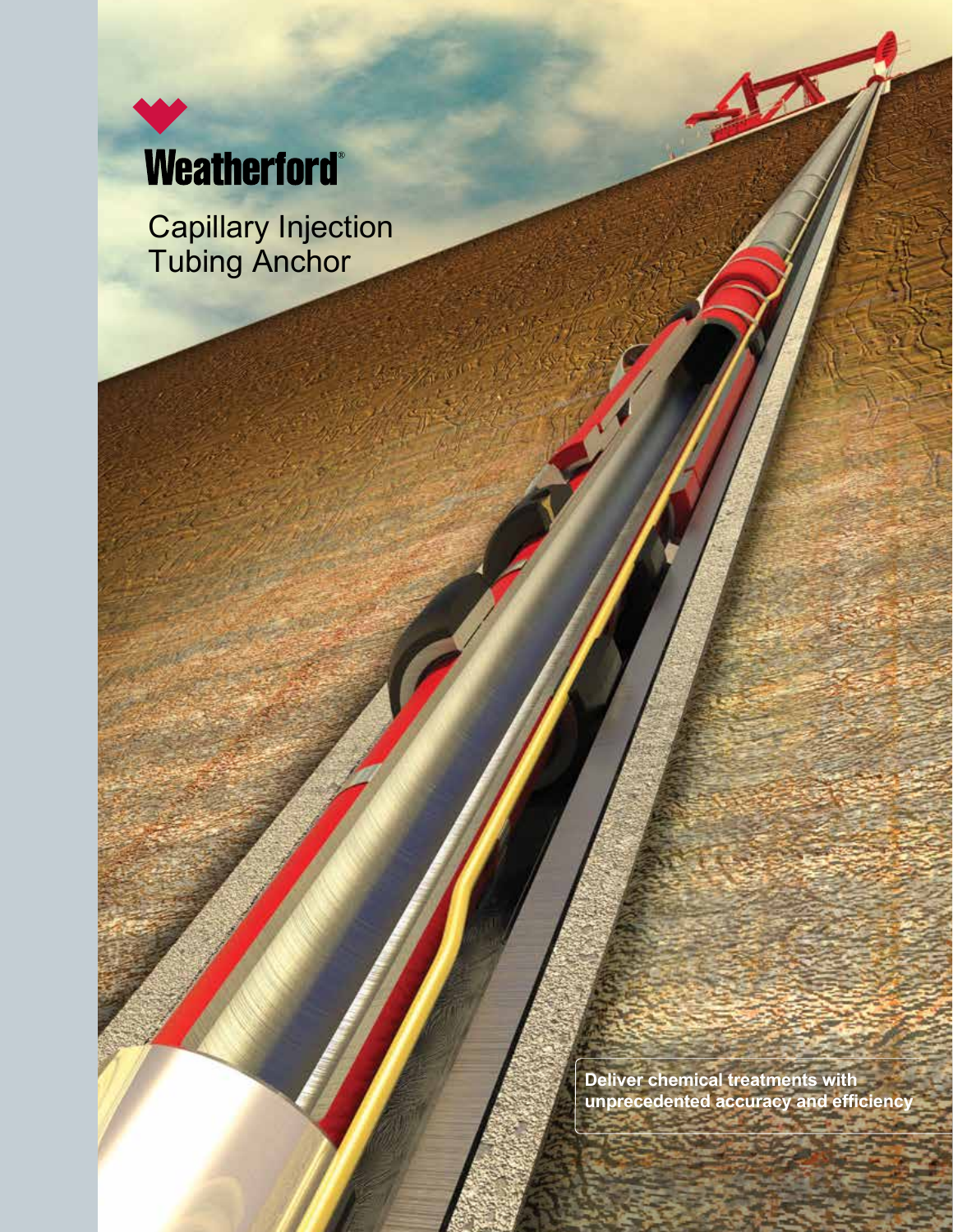

# Advanced technology to reduce treatment costs and improve production on rod-pump wells

Pumping the right chemical down your well, in the exact spot and quantity needed, can significantly reduce conditions that lead to premature workovers and lost production. For you, this means reduced extraction costs and lower operating expenses.

Perhaps most important, capillary injection treatments help keep wells stable and producing, allowing you to get the payoff you expect in the time frame you expect it.

# Inject chemicals with pinpoint accuracy

Weatherford's unique capillary injection tubing anchor lets you inject foamers, inhibitors and other chemicals with exceptional precision below the anchor. The anchor, which is set above the pump, works in conjunction with the capillary string to provide a chemical delivery system of unprecedented effectiveness. Designed to easily accommodate 4 1/2-, 5 1/2- and 7-in. casing, this combination of tubing anchor and capillary string enables you to precisely target and quickly treat paraffin, corrosion and scale buildups.

> The Weatherford capillary tubing anchor is set above the pump and delivers foamers, inhibitors and other chemicals through a capillary string banded to the outside of the tubing. The anchor can accommodate 4 1/2-, 5 1/2- and 7-in. casing to fight paraffin corrosion and scale buildup efficiently.

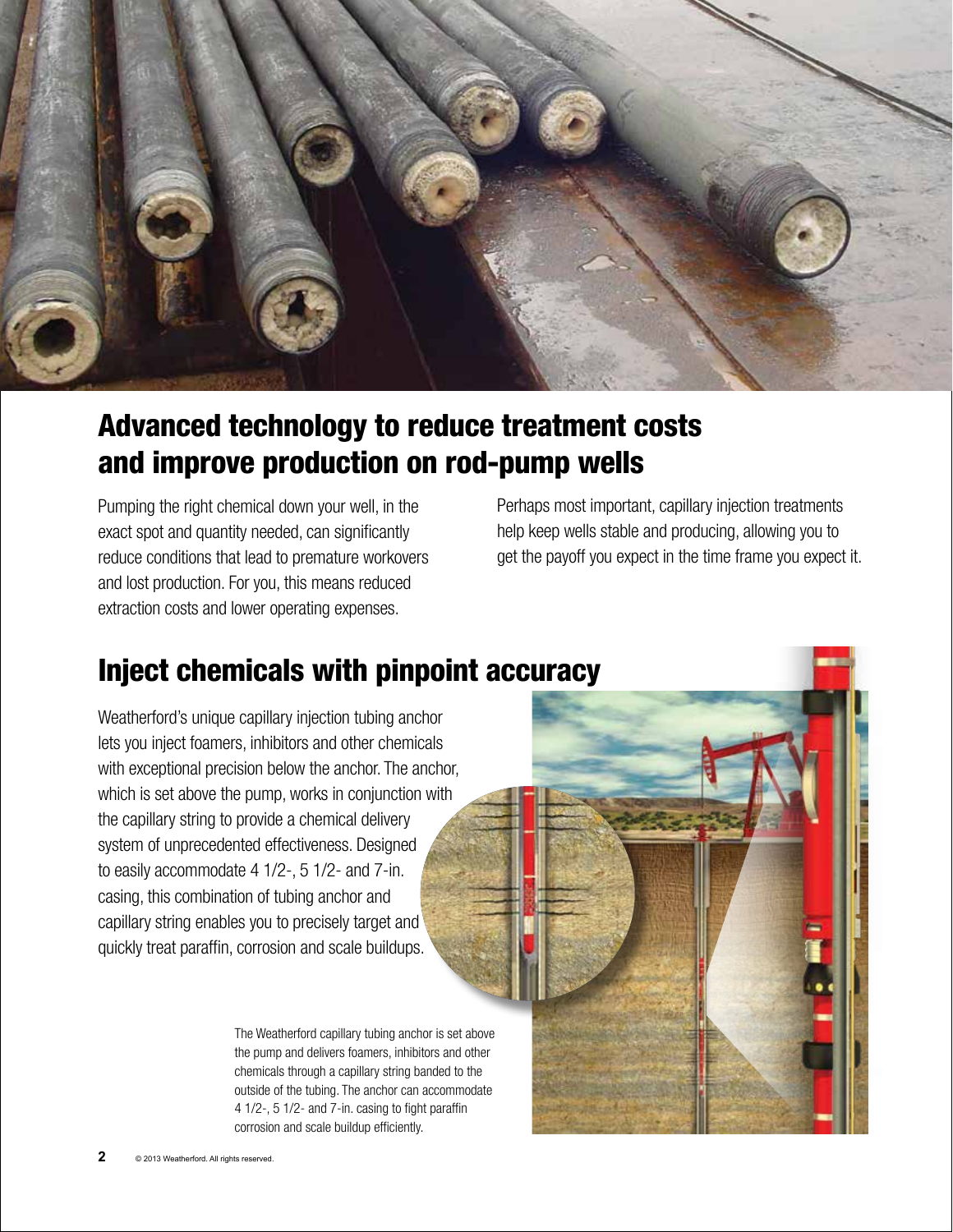Capillary Injection Tubing Anchor



# Without effective treatment, flow can be constricted or halted

Traditional treatment methods, which simply apply chemicals on the back side, have a 10:1 application-to-delivery ratio, which limits the delivery and effectiveness of the treatment. Capillary systems provide a better delivery system, but they deliver chemicals above the rod-pump anchor.

Weatherford's capillary injection tubing anchor allows the capillary tubing to pass through the anchor. As a result, 100 percent of the chemicals are delivered where they are needed, so you need 30 to 40 percent less chemicals to keep your well producing at optimum levels. And, because the tubing anchor and capillary tubing work together to improve



Examples of sucker rods, eaten away by corrosion.

the chemical-treatment delivery, they help decrease operating costs and downtime by minimizing rod and tubing replacements. There is also less need for expensive, time-consuming well interventions.

#### Experience makes the difference

A global provider of oilfield-production technology and services, Weatherford offers expertise and services to cover every kind of well, including those with ultrahigh pressures and temperatures.

Our track record includes over 12,000 capillary installations and more than 225 combined years of experience, with an outstanding safety record that goes far beyond standard requirements. Weatherford runs blowout preventers on all capillary installations and provides climate-controlled cabins for every land installation, to ensure optimum performance in all weather conditions.

Weatherford's capillary injection tubing anchor is part of this ongoing commitment to exceptional technology and service, allowing you to treat rod-pump wells with unprecedented precision.